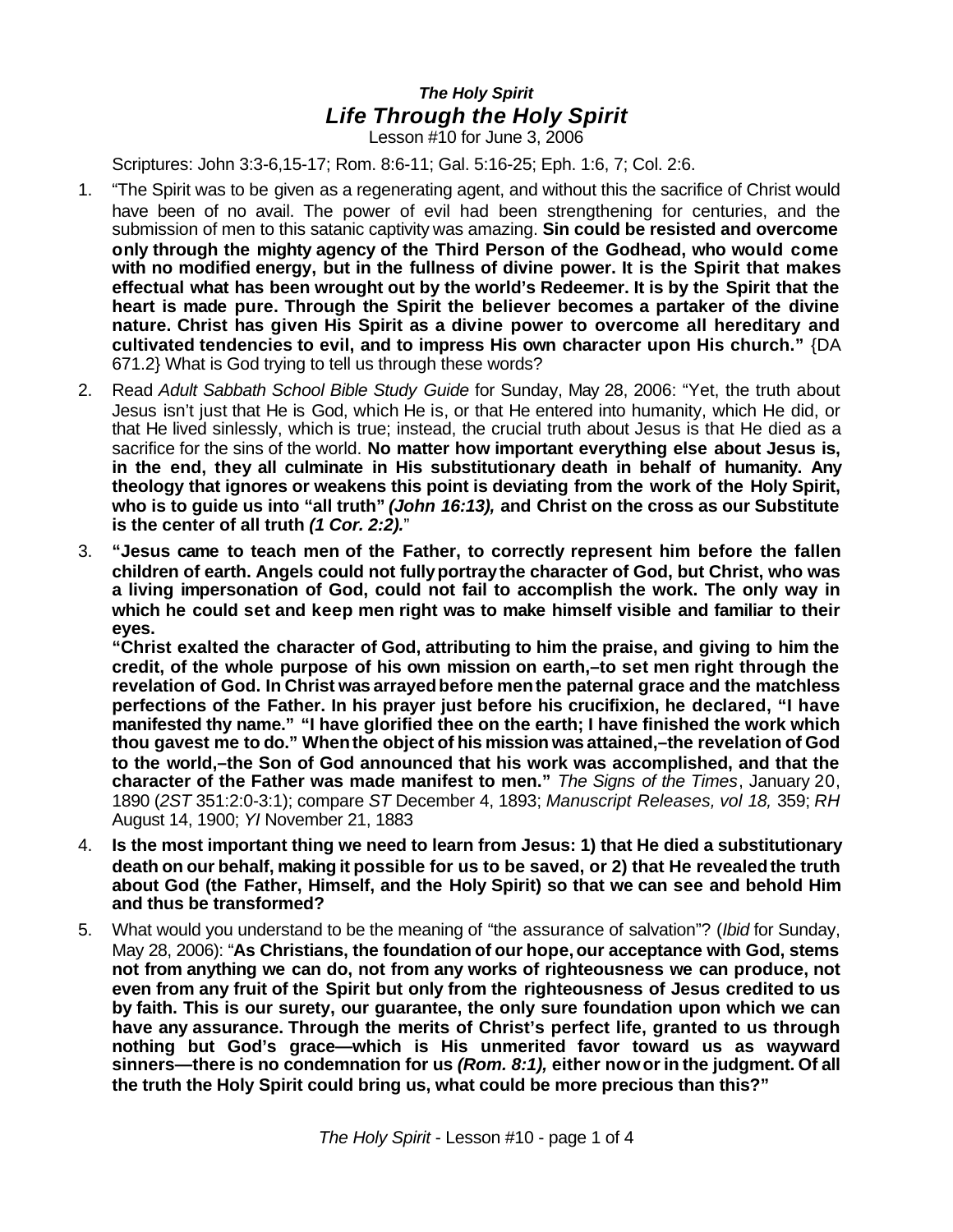- 6. **"The truth is that we do have to do something but that something is surrender.** Staying surrendered to the will of God is often the hardest part of our lives. Yet, if we daily focus on our relationship with God we will find that there is actually a joy in surrendering to Him." (*Adult Teacher's Sabbath School Bible Study Guide* p. 115.) **If the last portion of the fruit of the spirit is self-control then why all the talk about surrender?**
- 7. In the section for Monday, May 29 Jesus' death is described as a "life-changing force". What do you think is implied by this? "Without it, we might know intellectually about Jesus' death, but it would never save us,"...
- 8. Read Romans 8:6-11. What is Paul trying to say when he suggests that the Spirit gives life? How does the flesh cause death?
- 9. **How would you describe the day-by-day struggle of the Christian life? Why is it difficult to accept Jesus and live according to the Spirit? What are the opposing forces that tend to keep us from doing this? How can we win this most important battle?**
- 10. Review John 6. What do you think the people who listened to Jesus on that occasion thought he was saying? Did they understand the issues clearly? Do we?
- 11. "Unless this converting power shall go through our churches, unless the revival of the Spirit of God shall come, **all their profession will never make the membersof the church Christians.** There are sinners in Zion who need to repent of sins that have been cherished as precious treasures. Until these sins are seen, and thrust from the soul, until every faulty, unlovely trait of character is transformed by the Spirit's influence, God cannot manifest Himself in power. **There is more hope for the open sinner than for the professedly righteous who are not pure, holy, and undefiled. . . .**" {*SW*, December 5, 1899 par. 6; *RH*, February 7, 1957 par. 9; *1MR* 366.3; *YRP* 51.2}
- 12. Why are the "works of the flesh" so dangerous to the spiritual life? Could someone live in the heavenly kingdom with the works of the flesh still active in his life? Why or why not?
- 13. **How does our will operate in cooperation with the Holy Spirit? Who is really in charge? Does the presence of the Holy Spirit working in your life make it less difficult to resist evil? Make it more difficult to sin?**
- 14. Do you believe it is possible to know for sure that you are born of the Spirit? Is this an experience that comes and goes? Do we need to be born of the Spirit anew every day? When a child is born he takes his first breath. He must continue to breathe through the rest of his physical life. Does this give us some clue as to how the Holy Spirit needs to work in our lives? What do you think Ellen White had in mind when she said: "The tempted one needs to understand the true force of the will. This is the governing power in the nature of man-- the power of decision, of choice. **Everything depends on the right action of the will. Desires for goodness and purity are right, as far as they go; but if we stop here, they avail nothing. Many will go down to ruin while hoping and desiring to overcome their evil propensities. They do not yield the will to God. They do not choose to serve Him.**"–[*MH* 176.1 (1905); 2MCP 685.2]?

"Many are inquiring, 'How am I to make the surrender of myself to God?' You desire to give yourself to Him, but you are weak in moral power, in slavery to doubt, and controlled by the habits of your life of sin. Your promises and resolutions are like ropes of sand. You cannot control your thoughts, your impulses, your affections. The knowledge of your broken promises and forfeited pledges weakens your confidence in your own sincerity, and causes you to feel that God cannot accept you; but you need not despair. **What you need to understand is the true force of the will. This is the governing power in the nature of man, the power of decision, or of choice. Everything depends on the right action of the will. The power of choice God has given to men; it is theirs to exercise. You cannot change your heart, you cannot of yourself give to God its affections; but you can choose to serve Him. You can give Him your will; He will then work in you to will and to do according to His good pleasure. Thus**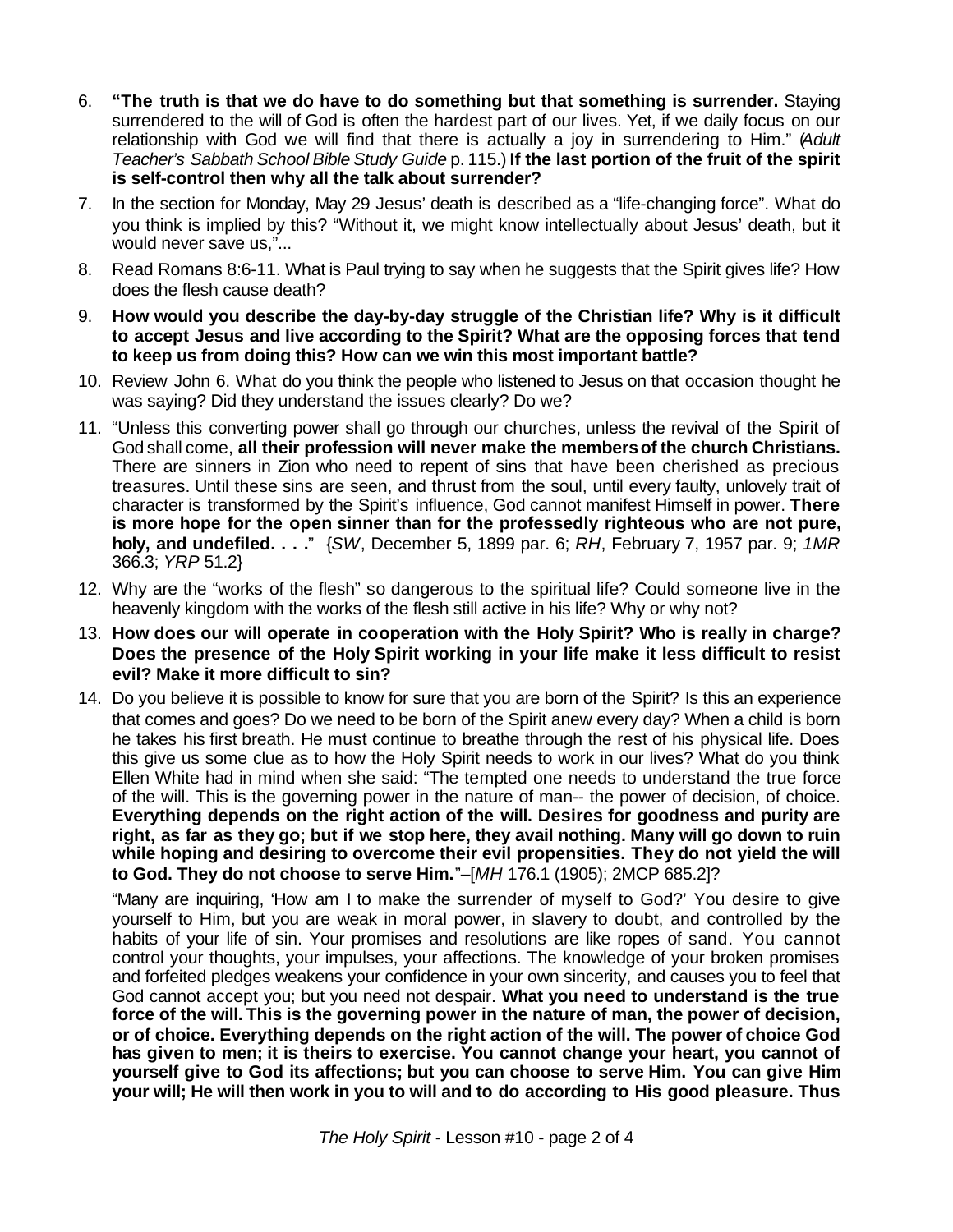**your whole nature will be brought under the control of the Spirit of Christ; your affections will be centered upon Him, your thoughts will be in harmony with Him."** {SC 47.1}

"**Desires for goodness and holiness are right as [48] far as they go; but if you stop here, they will avail nothing. Many will be lost while hoping and desiring to be Christians. They do not come to the point of yielding the will to God. They do not now choose to be Christians."** {SC 47.2}

- 15. How does the Holy Spirit keep the presence of Christ a living force in our lives? If we come to learn and know the life story of Jesus isn't that enough? In what sense would Jesus continue to walk with us on a day-by-day basis?
- 16. In what sense are we to be controlled by the Holy Spirit ? What does it mean to be dead to our old self? (Romans 8:6-11).
- 17. If someone is truly born of the Spirit will he sooner or later give up all sin? Is that possible in this life? If someone continues falling into the same old sins again and again is that proof that they have not been born of the Spirit?
- 18. **Would the Holy Spirit ever lead two people to opposite mutually-exclusive interpretations of a passage in Scripture? Could someone honestly study certain passages in Scripture and be led by the Holy Spirit to conclude that he should enjoy a certain kind of worship upon Sabbath while another person could study the same passages and be led by the Spirit to conclude that he should give the same kind of worship on Sunday?**
- 19. **What about actions? Would the Holy Spirit actually lead two people to do diametrically opposed things? Could the Spirit lead a young man to be convinced that he should marry a certain young woman and at the same time lead the young woman to be convinced that she should not marry him? How does the guidance of the Holy Spirit relate to our individuality-our power to think and to do?**
- 20. "Every human being, created in the image of God, is endowed with a power akin to that of the Creator-- individuality, power to think and to do. The men in whom this power is developed are the men who bear responsibilities, who are leaders in enterprise, and who influence character. It is the work of true education to develop this power, to train the youth to be thinkers, and not mere reflectors of other men's thought. Instead of confining their study to that which men have said or written, let students be directed to the sources of truth, to the vast fields opened for research in nature and revelation. Let them contemplate the great facts of duty and destiny, and the mind will expand and strengthen. [18] Instead of educated weaklings, institutions of learning may send forth men strong to think and to act, men who are masters and not slaves of circumstances, men who possess breadth of mind, clearness of thought, and the courage of their convictions. (*Education* 17.2).
- 21. **Remember that we are not only finite compared to God's infinite but we have been distorted by our experience with sin! Can you fully grasp the idea that God has no beginning? Or does your finitude make that difficult to comprehend? "If Adam, at his creation, had not been endowed with twenty times as much vital force as men now have, the race,with their present habits of living in violation of natural law, would have become extinct. . . ." {CC 21.3} Furthermore, we are distorted by our sins.**
- 22. **What happens whenwe tryto reduce God down to our comprehension level? Do we really worship God? Or do we worship the image of God we have formed for ourselves?**
- 23. Do we conclude then that everything is relative? That would make a creed very dangerous. Does the Seventh-day Adventist Church have a creed? We believe it is much safer just to have a consensus which constantly needs to be studied and updated! **While we may disagree and even be comfortable in disagreement let's not relegate our opponents or have them relegate us to some inferior moral level! Are there some truths which are absolute and will not change but our perceptions of them might?** Would it be correct to say that the only absolute truth is in God and not in us?